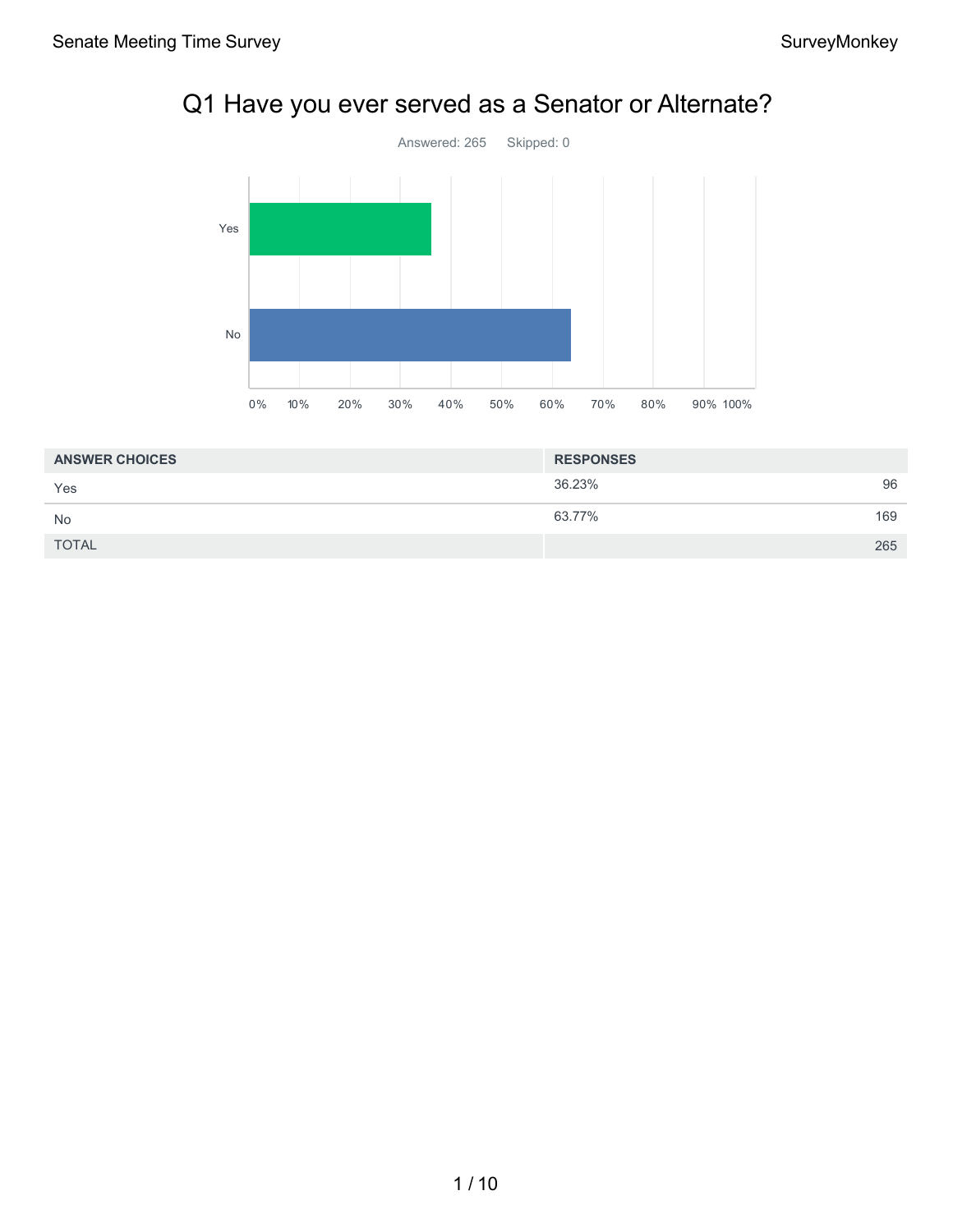### Q2 Would you consider serving on the Senate if the meetings were held at a different time? (Meetings are currently held on Wednesday evenings at 5:30 PM)



| <b>ANSWER CHOICES</b> | <b>RESPONSES</b> |     |
|-----------------------|------------------|-----|
| Yes                   | 57.65%           | 147 |
| No                    | 42.35%           | 108 |
| <b>TOTAL</b>          |                  | 255 |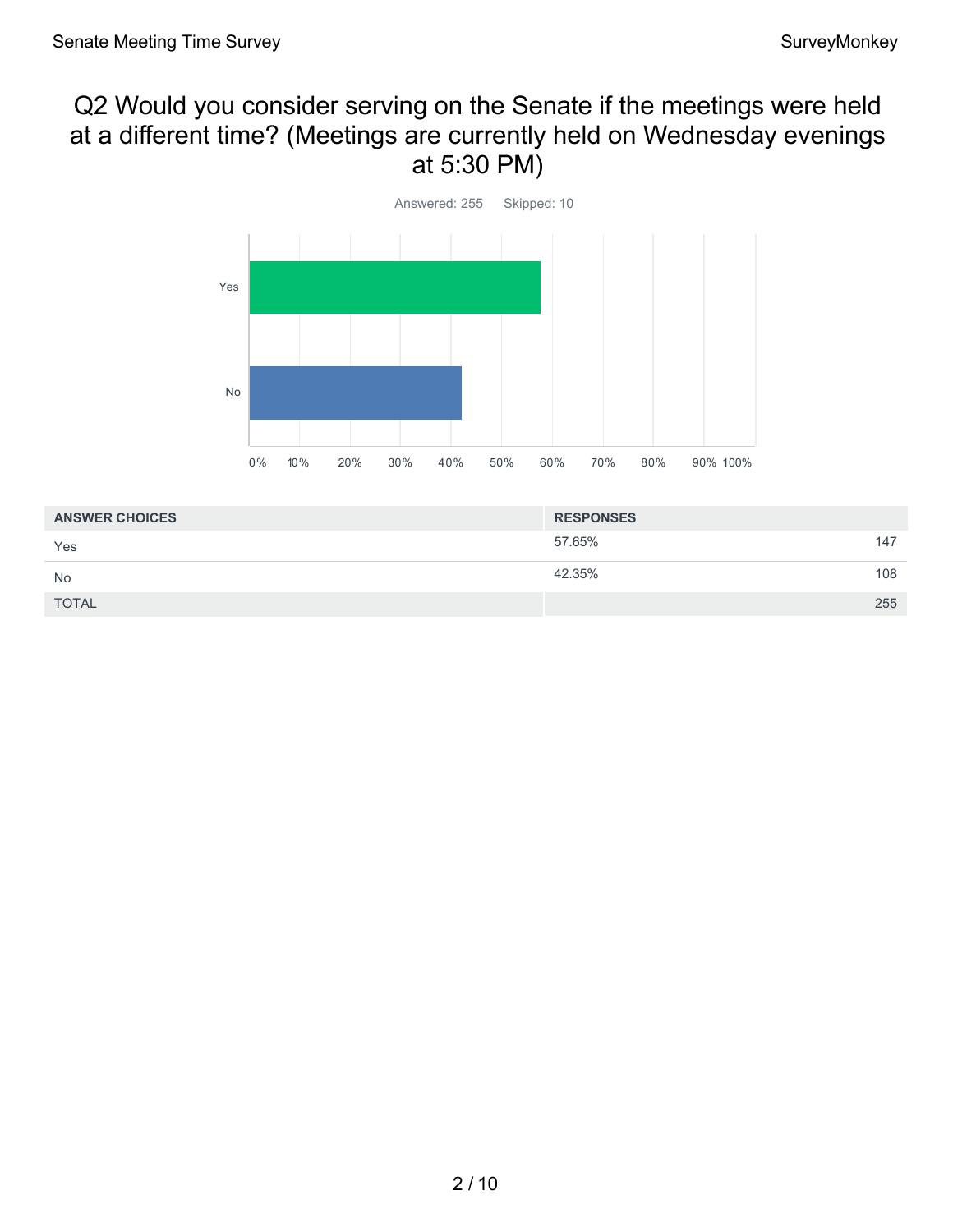### Q3 Please select the following time frames based on your preference for Senate meeting times. (check all that apply)



| <b>ANSWER CHOICES</b>          | <b>RESPONSES</b> |     |
|--------------------------------|------------------|-----|
| 8am - 10am                     | 32.90%           | 76  |
| 9am - 11am                     | 36.36%           | 84  |
| 10am - 12pm                    | 32.90%           | 76  |
| $11am - 1pm$                   | 28.57%           | 66  |
| 12pm - 2pm                     | 31.60%           | 73  |
| $1pm - 3pm$                    | 31.60%           | 73  |
| $2pm - 4pm$                    | 37.23%           | 86  |
| 3pm - 5pm                      | 45.89%           | 106 |
| 4pm - 6pm                      | 27.71%           | 64  |
| Keep the meeting time the same | 35.50%           | 82  |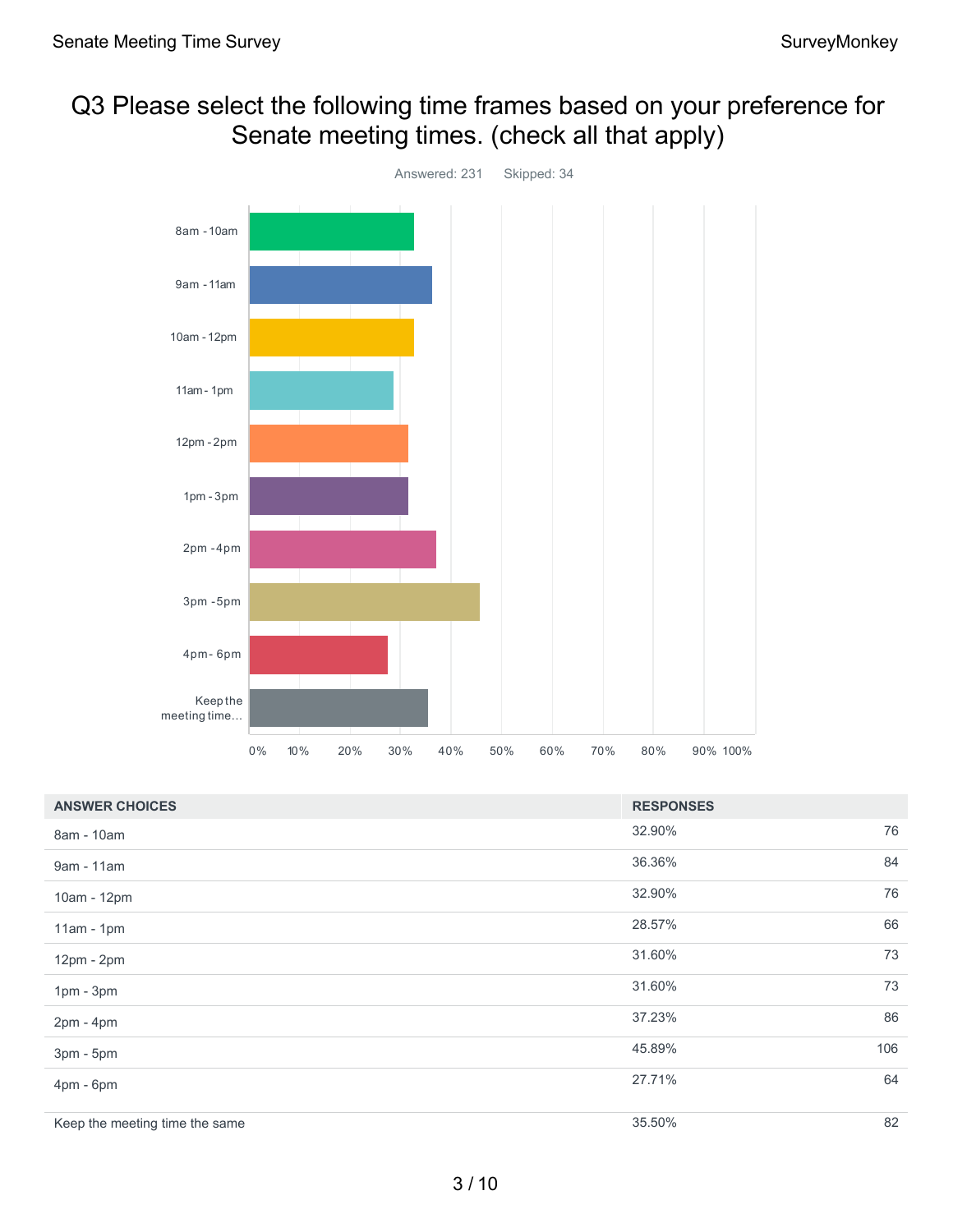## Q4 Which days of the week would work best for you to attend Senate meetings? (check all that apply)



| <b>ANSWER CHOICES</b>  | <b>RESPONSES</b> |     |
|------------------------|------------------|-----|
| Monday                 | 46.64%           | 104 |
| Tuesday                | 59.64%           | 133 |
| Wednesday              | 72.20%           | 161 |
| Thursday               | 57.85%           | 129 |
| Friday                 | 26.01%           | 58  |
| Total Respondents: 223 |                  |     |